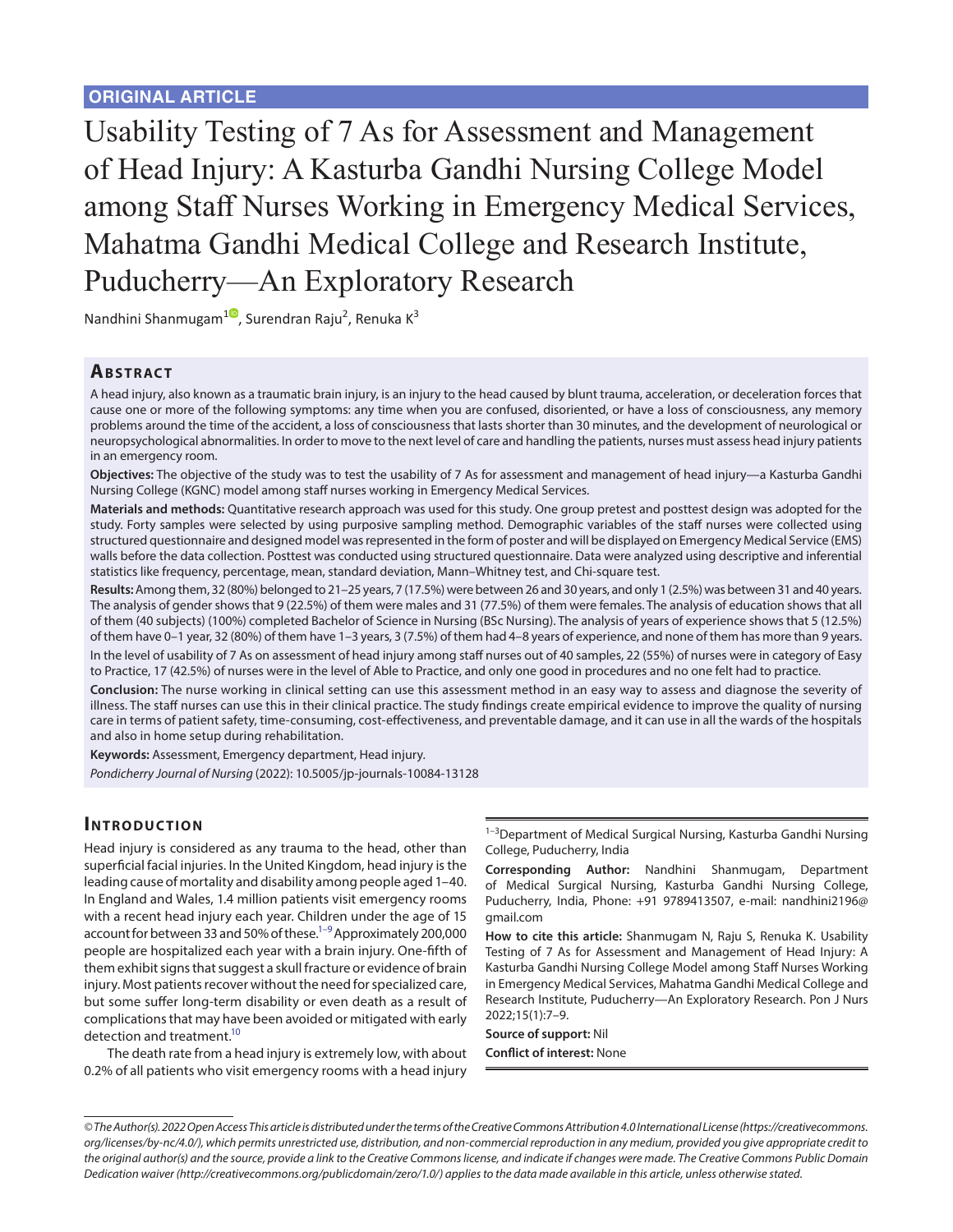dying as a result of the injury.<sup>11</sup> Although 95% of patients who have had a brain injury present with normal or moderately impaired conscious levels (Glasgow Coma Scale [GCS] greater than 12), the majority of fatal outcomes occur in the moderate (GCS 9–12) and severe (GCS 8 or fewer) head injury groups, which account for only 5% of attendees.<sup>12[,13](#page-2-5)</sup> As a result, emergency rooms handle a significant number of patients with minimal or minor head injuries, and they must identify the tiny number of patients who will develop catastrophic acute intracranial problems. It is believed that 25–30% of children under the age of two who are admitted to the hospital with a head injury have suffered an abusive head injury. Some of the terminology used in relation to child and vulnerable adult protection has been revised in this guidance.

The following are some of the steps involved in treating a brain injury: The three independent responses on the GCS should be used to monitor and exchange information about individual patients (e.g., a patient scoring 13 based on scores of 4 on eye-opening, 4 on verbal response, and 5 on motor response should be communicated as E4, V4, M5). If a total score is to be recorded or conveyed, use a sum of 15 and specify this denominator to avoid misinterpretation. Individual components of the GCS should be described in all communications and notes, and they should always be included with the total score.<sup>13,[14](#page-2-6)</sup> They include a "grimace" option to the verbal score in the pediatric version of the GCS to aid scoring in preverbal children. The preinjury GCS may be less than 15 in some patients (e.g., those with dementia, underlying chronic neurological illnesses, or learning difficulties). Assess adults who have suffered a head injury and manage their care according to clear principles and standard practice, as embodied in the Advanced Trauma Life Support (ATLS) course.<sup>15[,16](#page-2-8)</sup>

The present study was conducted to evaluate the usability of assessment and management protocol framed by an investigator to ease the staff nurses who are working in duration and ability of practice of the developed tool for assessing the head injury and handling the patients in emergency departments.

# **AIMS AND OBJECTIVE**

• The objective of the study was to test the usability of 7 As for assessment and management of head injury—a Kasturba Gandhi Nursing College (KGNC) model among staff nurses working in Emergency Medical Services, Mahatma Gandhi Medical College and Research Institute (MGMCRI) Puducherry.

## **Hyp othe sis**

• The hypothesis is 7 As for assessment and management of head injury—a KGNC model has good usability among staff nurses working in MGMCRI, Puducherry.

# **MATERIALS AND METHODS**

Quantitative research approach was used for this study. One group pretest and posttest design was adopted for the study. The population of the study includes staff nurses working in Emergency Medical Services in Mahatma Gandhi Medical College, Research Institute and Hospital, Puducherry. Forty samples were selected purposive sampling technique. The content validity of the tool was obtained. Permission was obtained from Institutional Human Ethical Committee and informed written consent was obtained from the subjects. Demographic variables of the staff nurses were collected using structured questionnaire and designed model will

be represented in the form of poster and will be displayed on EMS walls before the data collection. Posttest was conducted using structured questionnaire. Data were analyzed using descriptive and inferential statistics.

#### **Inclusion Criteria**

- Staff nurses who are working in the Emergency Service Department.
- Staff nurses who are in Emergency Service Department during data collection.

#### **Exclusion Criteria**

- Staff nurses who are not willing to participate.
- Staff nurses who are on leave during data collection.

### **Re s u lts**

Frequency and percentage distribution of the sociodemographic variables among staff nurses are described in [Tables 1](#page-1-0) and [2](#page-1-1), and [Figure 1](#page-2-9) shows the distribution of level of usability of 7 As on assessment of head injury among staff nurses. Out of 40 samples, 22 (55%) of the nurses were in category Easy to Practice, 17 (42.5%) of the nurses were in level of Able to Practice, and only good in procedures, and no one felt hard to practice.

## **Dis c u s sio n**

The objective of the present study was to test the usability of 7 As for assessment and management of head injury—a KGNC model among staff nurses working in Emergency Medical Services, MGMCRI, Puducherry.

<span id="page-1-0"></span>

| Table 1: Frequency and percentage distribution of the sociodemographic |
|------------------------------------------------------------------------|
| variables among staff nurses ( $N = 50$ )                              |

| SI. No. | Sociodemographic variables Frequency (n) |          | Percentage (%) |
|---------|------------------------------------------|----------|----------------|
| 1       | Age in years                             |          |                |
|         | $21-25$ years                            | 32       | 80             |
|         | $26 - 30$ years                          | 7        | 17.5           |
|         | $31-40$ years                            | 1        | 2.5            |
| 2       | Gender                                   |          |                |
|         | Male                                     | 9        | 22.5           |
|         | Female                                   | 31       | 77.5           |
| 3       | <b>Education</b>                         |          |                |
|         | <b>GNM</b>                               | 0        | 0              |
|         | PB BSc Nursing                           | $\Omega$ | 0              |
|         | <b>BSc Nursing</b>                       | 40       | 100            |
| 4       | <b>Years of experience</b>               |          |                |
|         | $0-1$ year                               | 5        | 12.5           |
|         | 1-3 years                                | 32       | 80             |
|         | 4-8 years                                | 3        | 7.5            |
|         | More than 9 years                        | 0        | 0              |

<span id="page-1-1"></span>**Table 2:** Distribution of level of usability among staff nurses (*N* = 50)

| Level of usability | Frequency (N) | Percentage (%) |
|--------------------|---------------|----------------|
| Hard to Practice   | O             |                |
| Able to Practice   | 18            | 45             |
| Easy to Practice   | 22            | 55             |
| Total              | 40            | 100            |